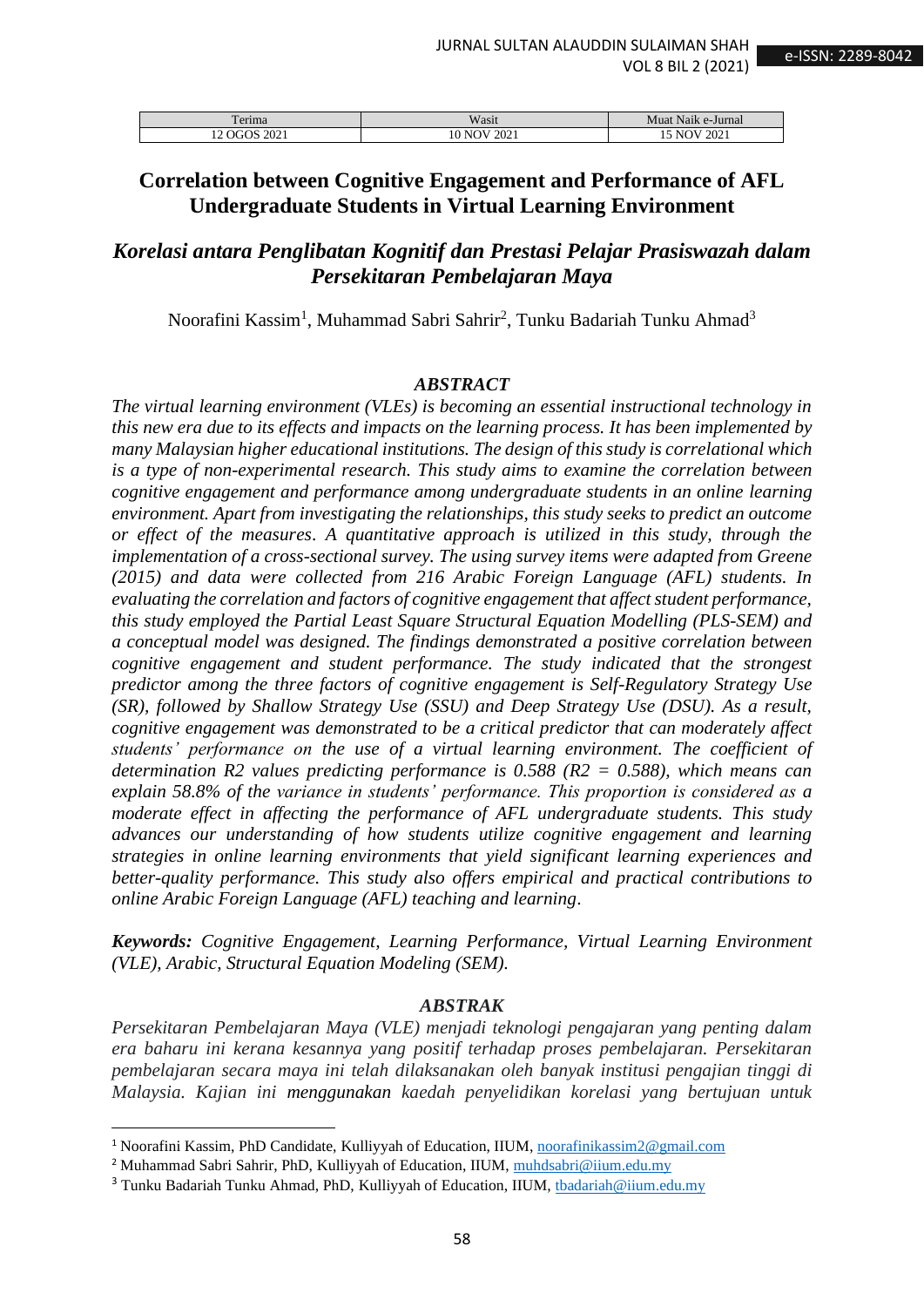*mengkaji korelasi antara penglibatan kognitif dan prestasi pelajar prasiswazah dalam konteks persekitaran maya. Selain itu, kajian ini menggunakan pendekatan kuantitatif yang menggunakan soal selidik untuk mendapatkan data. Item soal selidik yang digunakan diadaptasi daripada Greene (2015) dan data dikumpul daripada 216 pelajar bahasa Arab. Data yang diperolehi akan dianalisis menggunakan Analisis Multivariate Pemodelan Persamaan Struktural (PLS-SEM). Dapatan kajian menunjukkan terdapat korelasi positif antara penglibatan kognitif dan prestasi pelajar. Kajian juga menunjukkan bahawa pembolehubah faktor peramal yang terbaik antara tiga faktor penglibatan kognitif ialah Strategi pengaturan diri (SR), diikuti oleh Strategi Pendekatan Cetek (SSU) dan Strategi pendekatan Mendalam (DSU). Secara keseluruhan, penglibatan kognitif merupakan peramal yang signifikan yang boleh mempengaruhi prestasi pelajar dalam penggunaan persekitaran pembelajaran maya. Pekali penentuan nilai R2 yang meramalkan prestasi ialah 0.588 (R2 = 0.588), yang menjelaskan sebanyak 58.8% varians dalam prestasi pelajar. Nilai pekali ini dianggap sebagai kesan sederhana dalam mempengaruhi prestasi pelajar prasiswazah. Kajian ini dapat memberikan kefahaman kepada kita tentang penglibatan kognitif dan strategi pembelajaran pelajar dalam persekitaran pembelajaran maya, selain ianya dapat menghasilkan pengalaman pembelajaran yang signifikan dan prestasi yang lebih berkualiti. Kajian ini juga diharap dapat memberi sumbangan empirikal dan praktikal kepada pengajaran dan pembelajaran Bahasa Arab sebagai bahasa asing.*

*Kata kunci: Penglibatan Kognitif, Prestasi Pembelajaran, Persekitaran Pembelajaran Maya (VLE), Bahasa Arab, Pemodelan Persamaan Struktur (SEM).*

### **Introduction**

Undoubtedly, the use of a virtual learning environment (VLEs) as a learning support aid is an essential instructional technology in this new era. Due to its enhancement and far-reaching effects on student learning, VLEs turn into progressively significant components adopted in many higher learning across the globe including Malaysia (Tahar et al., 2013). It is believed to contribute to the quality of the learning process (Simonova & Poulova, 2013) and proved to be effective in enhancing students' learning experience (Lochner et al, 2016). Although virtual learning is useful and effective in the process of learning, but then some significant issues are affecting this process. Factors that are particularly based on learners like attitude, autonomy, how learners remain connected during learning and their learning strategy are important for the effectiveness of online learning. As mentioned by Bayoumy & Alsayed (2021), learning experiences are considered effective when learners are actively engaged and certainly learn in the learning process.

Additionally, Rasouli et al. (2016) argued that VLEs have converted learning into studentcentered learning, as they instigate active learners to construct their knowledge based on lessons that are conveyed synchronously or asynchronously (Reid-Martinez & Grooms, 2018). In other words, learners should be able to cognitively engage with the lesson to achieve learning objectives. Undoubtedly, a few learners were quite uncomfortable with this student-centered nature as a result reduced their engagement and led to a falloff in student performance (Lowell, 2001). In this regard, researchers have been prompted to emphasize more on in what way learners learn and engage in online environments in order to recognize learners' needs. This is because, online environment is absolutely dissimilar from an offline environment, where learners' behavior, mimic and response cannot be perceived easily (Rotgans & Schmidt, 2011).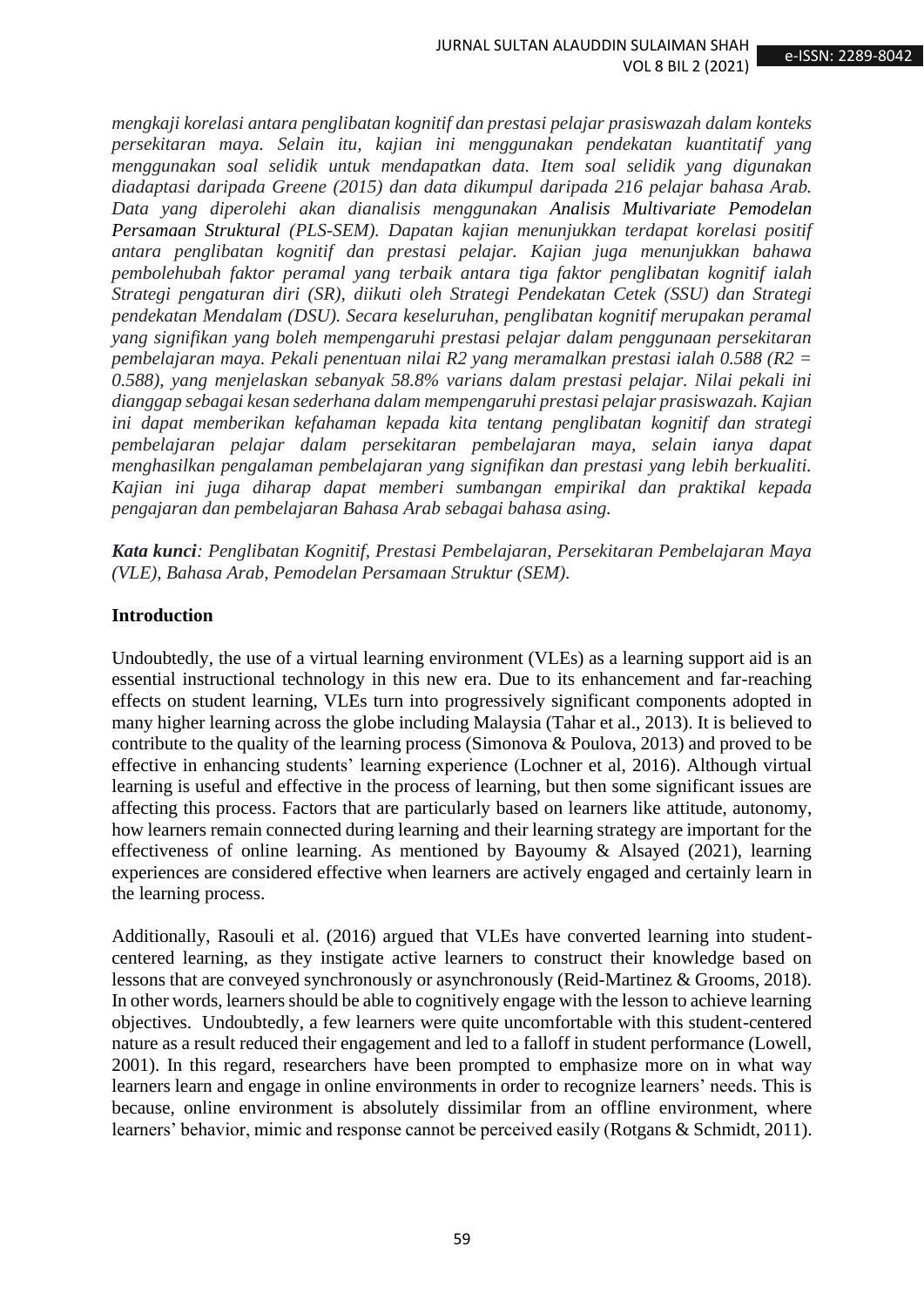The virtual setting, in particular, can be tough for students to cognitively engage in their learning. Learners have a tendency to execute passive intellectual performance because they endured from overtime online learning undertakings in contrast to physical ones. Bao (2020) ascertain that learners encounter difficulties when performing self-isolation, like selfindiscipline, disruptive learning climate, plentiful learning tasks, and learning attitudes. When disengagement happens, it leads to educational struggles among learners, including boredom also unsatisfactory learning performance (Fredricks et al, 2016; McFarland et al, 2020). Learners who engage in cognitive activities are possibly to yield significant learning experience and better-quality performance (Greene et al., 2004, Zhu et al., 2009). In addition, cognitive engagement is frequently used as a learning performance marker since it is positively associated with learning performance (Henrie et al., 2015). Even though the aspect of cognitive engagement has been studied dates back several decades, nevertheless virtual environment is considered a contemporary area of research. Thus, this study aims to investigate the correlation of cognitive engagement with learner performance of AFL undergraduate learners in a virtual setting.

### **Related Literature Review**

### *Cognitive Engagement*

Cognitive engagement is very important in the learning process as it can help to produce creative problem solvers and independent thinkers among learners (Hudson, 2015). Besides that, cognitive engagement is significant in transforming students' approach to their studies because it played a role in students' connectedness to the content of the subject matter as explained by Wara et al (2018). In general, cognitive engagement describes as the degree of learners to which they are willing to disburse an effort and use different processing strategies in a work of learning (Frederick et al., 2004; Rotgans & Schmidt, 2010). It is also identified as the combination and employment of learners' motivations and approaches in learning (Richardson and Newbie, 2014). As for Reeve (2012), Greene (2015), and Kristine (2017) they defined cognitive engagement as learners' interest and capability to take on deep and tough mental encounters and the self-regulatory practices to observe the thought processes in learning. D'Mello et al (2017) identified cognitive engagement by focusing on students' psychological investment in the learning task, such as how they allocate effort toward learning and their understanding and mastery of the material. Li et al (2021) defined cognitive engagement as the extent to which individuals think strategically across the learning or problem-solving process in a specific task. Cognitive engagement, therefore, is asserted to be fundamental in predicting positive learning performance for learners since they can track their patterns' cognitive and employ various meaningful strategies of learning that can direct to diverging stages of learning (Hu & Li, 2017).

Pertaining to the definition of cognitive engagement by various scholars, the common explanation highlights the consumption of learning strategy use such as cognitive strategies and self-regulatory strategies (Green, 2015; Reeve, 2012). Susanti (2020) and Li et al (2021) explained that cognitive engagement can be shown in terms of being strategic or selfregulating. It accomplishes the students' comprehension, sharing ideas, and previewing knowledge. Greene et al. (2015) further categorize cognitive learning strategies into two which are deep and shallow strategies. Deep strategies involve high-order or meaningful processing strategies, whereas shallow strategies encompass more mechanical memorization strategies and other rote processing actions (Xie, Heddy, & Greene, 2019). Deep strategies require extra psychological effort to acquire information from the material comprising the strategy of summarizing, differentiating, and correlating new viewpoints. In contrast, shallow strategies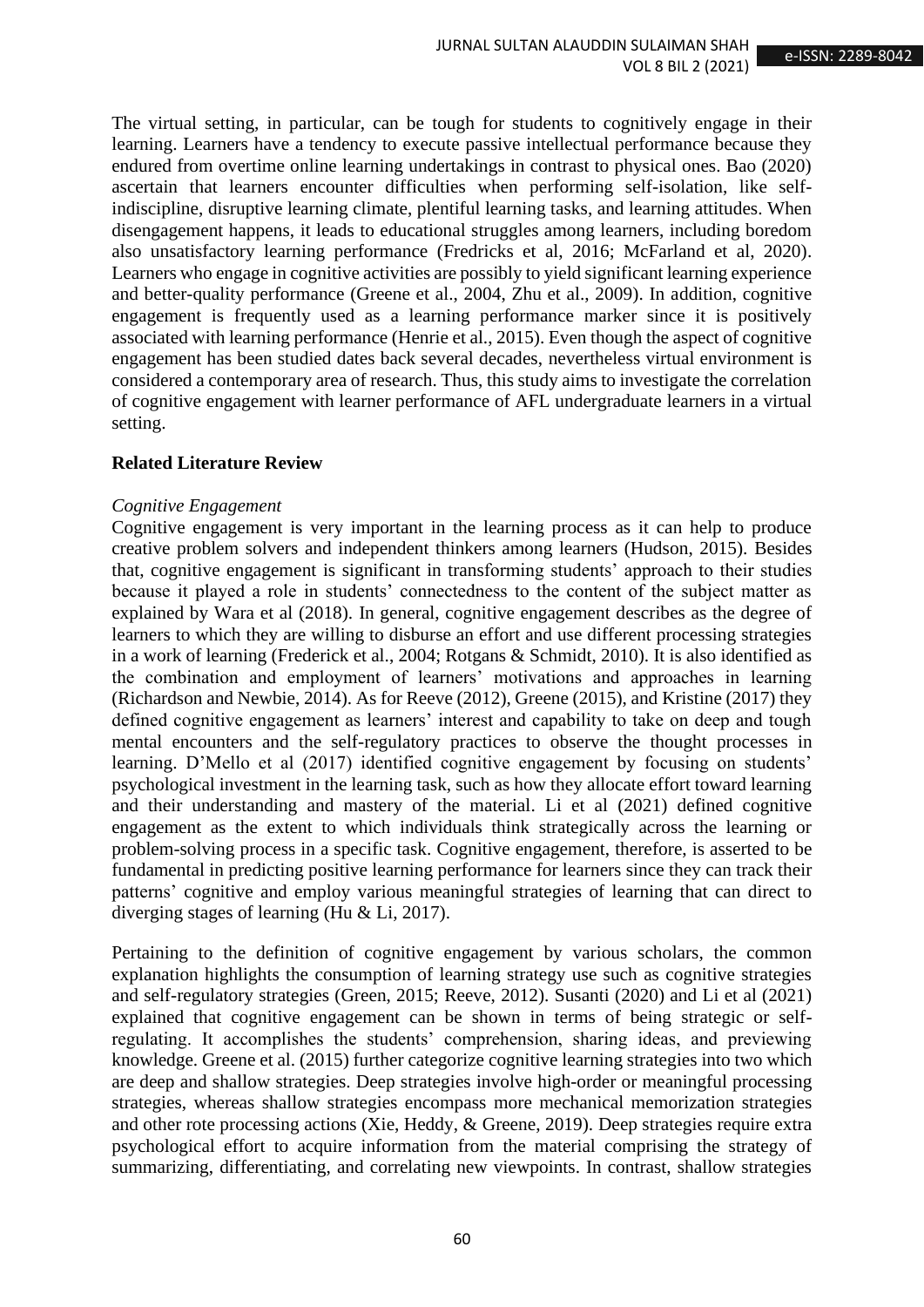grasp merely on typical or mechanical memory processing such as jotting down notes, underlining, and remembering terms.

In terms of self-regulatory strategies, it refers to the ability of learners to self-regulate and to use contemplative and strategic techniques to meet the complexity of the skills that are being taught (Fredricks & McColskey, 2012) and actively control, monitor, and adapt different aspects of learning toward the fulfillment of personal goals (Schunk & Greene, 2018 and Winne, 2018). Some researchers such as Cleary and Zimmerman (2012) and Li et al. (2021) defined it as the degree to which learners think strategically across the learning and exhibit control over their learning activities. The cognitive self-regulated learning strategy implies more orientation towards deeper processing (Wara et al, 2018) and emphasized the processes of controlling and monitoring to achieve learning goals (Winne, 2019). Hence, students will be broad-minded all the time, and so be better prepared for tasks ahead of them.

### *Student Performance*

Without a doubt, students' performance is a critical aspect in the context of education (Rono, 2013), that determines educational bodies' success and failure (Narad and Abdullah, 2016). Performance is defined as a wrap-up of student-teacher hard work and it displays the students' learning interest in one particular course (Mensink and King, 2020). Zahir et al, (2018) further mentioned that learner performance is gauged as a learning after-effect of learners that should be observed to see how they perform in their learning. Zhai et al, (2017) further asserted the importance of learners' performance to be measured because it is considered as an essential feature in ascertaining the success of the implementation of an online learning environment. Besides, it is a very important component in order to identify the strength and weaknesses when assessing the effectiveness of online learning environments (Topal, 2016).

In general, student performance in a virtual learning environment was found to be positively associated with the students' understanding and learning during a lesson, called cognitive engagement. As mentioned in a study by Nagadeepa (2021), students' cognitive engagement is signified as a significant influence on the student's performance in an online environment. Another related study also has concerned on cognitive engagement as a high-quality sign of students' learning and performance. For instance, Vallee et al. (2016) underlined cognitive engagement in terms of learning goals such as competence control and the approach to coursework, and Greene (2015) highlighted the element of cognitive strategy use. DeVito (2016) exposed that students who are less actively engaged to be having poorer grades and stated that their learning is boring and useless. Correspondingly, Zohud (2015) proved that student engagement brings significant consequences on the achievement of students in language learning.

### **Research Questions**

This study examined the following research questions:

1- Is there any positive correlation between Cognitive Engagement and Performance of AFL undergraduate students?

2- Which factor(s) of cognitive engagement highly predicts students' performance that can be used as best indicators for AFL undergraduate students' performance?

3- To what extent are the three of Cognitive Engagement statistically significant in explaining variations in Learning Performance of AFL undergraduate students?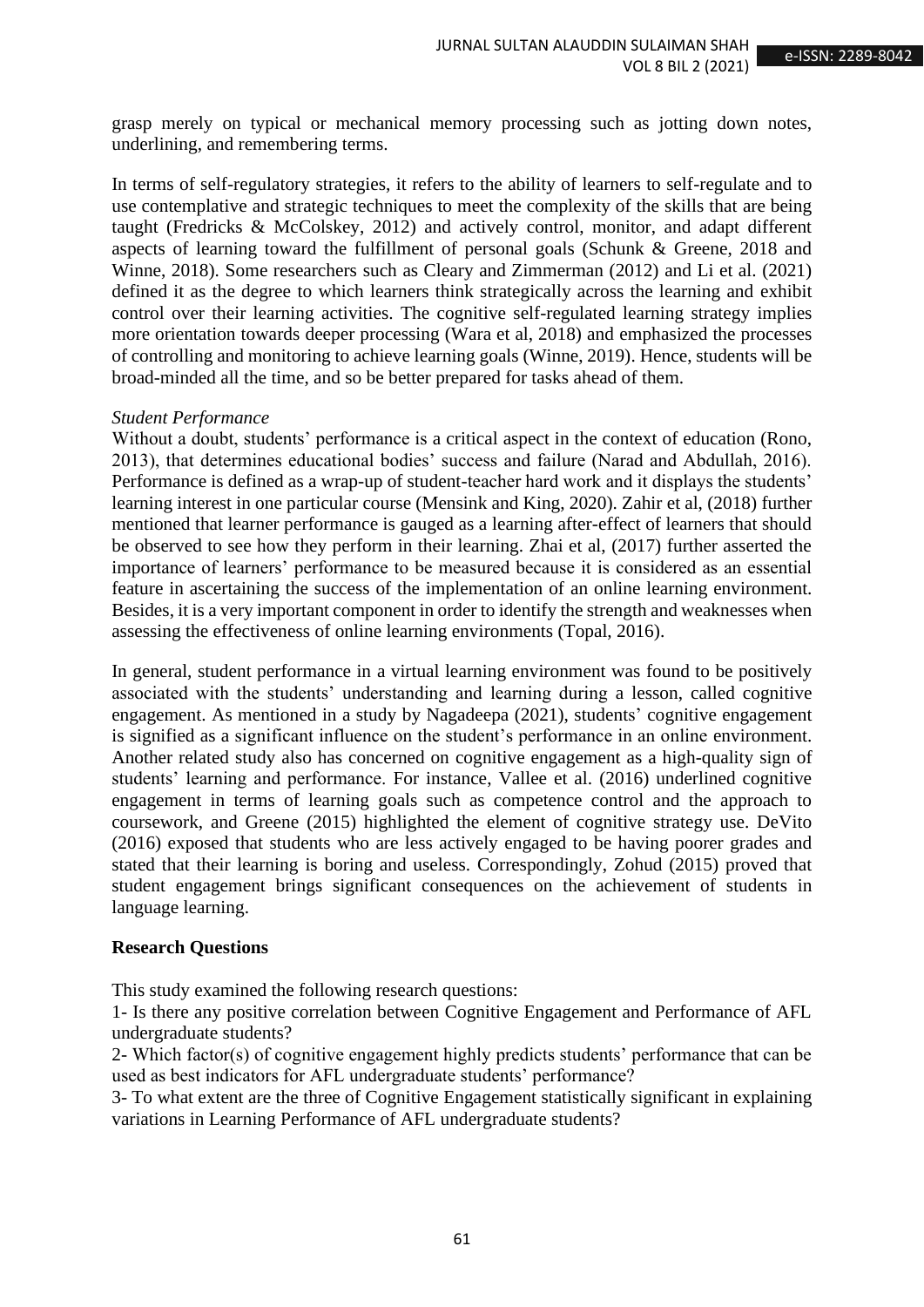### **Methodology**

This study is situated within the positivist paradigm. The positivist paradigm is associated with fact-based investigation, in which the researcher needs to concentrate on facts and presents them by empirical methods. Adopting the positivist paradigm enables the study to have a very objective view of cognitive engagement and students' performance in online learning environments. Therefore, a quantitative approach is utilized in this study, through the implementation of a cross-sectional survey. The design of this study is a correlational design which is a type of non-experimental research. The correlational design was used in this study because it examines the extent of the relationship between a range of factors of cognitive engagement and students' performance. Apart from investigating the relationships, this study seeks to predict an outcome or effect of cognitive engagement on students' performance. In this present study, a research model was established pertaining to the literature review to investigate the correlation between the three dimensions of cognitive engagement and performance of AFL undergraduate students on the use of virtual learning.

The sample for this study was drawn from the 216 undergraduate students who are taking the Arabic Foreign Language (AFL) course at University Malaysia Sabah (UMS). These 216 students have come forward to fill the survey instrument using the systematic random sampling method. All the participants also have completed one Arabic language online course. The variable cognitive engagement was measured using survey items adapted from Greene (2015), which is comprised of three (3) dimensions; self-regulatory strategy use (SR), deep strategy use (DSU) and shallow strategy use (SSU). Learning performance as the dependent variable in this present study was evaluated by the 10 survey items from Alanzi et al. (2020) and Hitz (1994) in which covers the dimension of perceived learning and performance effectiveness. All participants were requested to select the response which best expressed their level of agreement to a statement typically with 5 points Likert Scale ranging from 'strongly disagree' (1) to 'strongly agree' (5).

In evaluating the correlation and factors of cognitive engagement that affect student performance, this study employed the Partial Least Square Structural Equation Modeling (PLS-SEM) and a conceptual model was designed. As described by Hair et al., (2012), PLS-SEM is a common multivariate analysis technique that aims to evaluate variance-based structural equation models, mainly in the discipline of social sciences. Besides that, PLS-SEM poses a chance to determine the multidimensional procedure of correlations and causal relationships in which is quite difficult to disclose. PLS-SEM conducts data to calculate the path coefficient. Furthermore, PLS-SEM permits such association and differences by combining measurement invariance testing (Henseler et al, 2016). It is considered the most frequently used application in this present era since it is appropriate for quantitative data analysis.

This study aims to utilize PLS-SEM to apprehend the cognitive engagement influencing the performance of online learners. The model designed elucidated the association between the variables. Thus, by utilizing the SEM method, this study designed a model, and a total of 16 cognitive engagement factors were formed into three constructs in line with the literature. The three constructs which are (1) Self-Regulatory Strategy Use (SR), (2) Deep Strategy Use (DSU) and (3) Shallow Strategy Use (SSU) were named as exogenous latent constructs. While the endogenous latent variable called performance consisted of ten (10) observed variables. This model displaying the relationship between the constructs can be seen in Figure 1.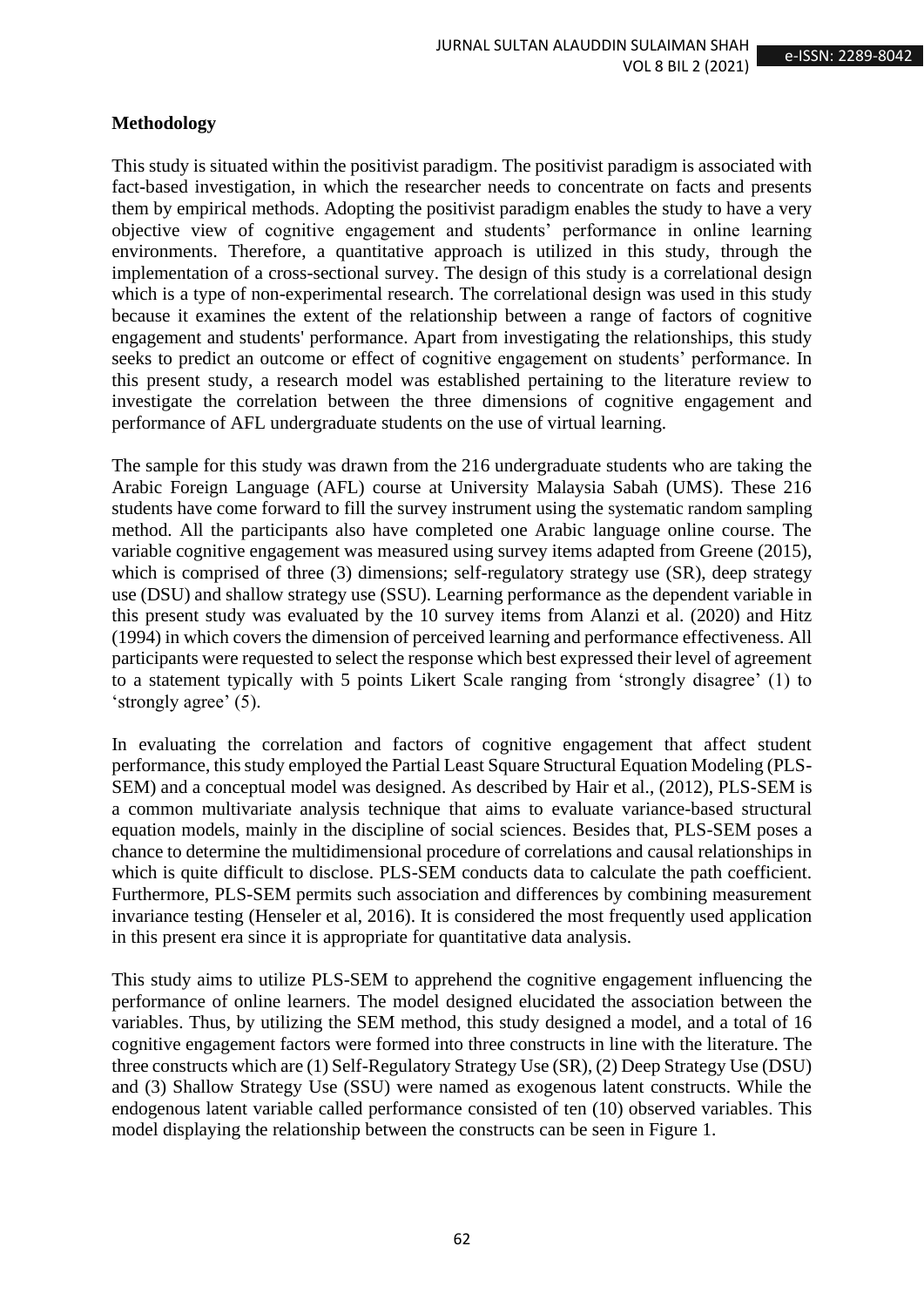## **Results and Findings**

## *Reliability and Validity*

The reliability, as well as internal consistency, can be calculated from the outer measurement model. In terms of evaluation of internal consistency, Cronbach's alpha and Composite Reliability (CR) were applied. As for convergent validity, Average Variance Extracted (AVE) was calculated. Bagozzi and Yi (1998) proposed assessment standards for the composite reliability (CR) should be exceeded 0.7. According to hair et al, (2011) and Barclay et al. (1995) in Hussain et al (2018), the variance should be at least 50%. Therefore, AVE for all constructs must exceed 0.5. As shown in Table 1, good internal consistency and convergent validity were achieved as Cronbach's alpha and Composite Reliability (CR) standards are exceeding 0.7, signifying internal consistency and all average variance extracted (AVE) also are surpassing 0.5, signifying convergent validity.

|  |  |  | Table 1: Construct reliability and validity |
|--|--|--|---------------------------------------------|
|--|--|--|---------------------------------------------|

| <b>Main Constructs</b>              | Cronbach's Alpha | CR.   | AVE.  |
|-------------------------------------|------------------|-------|-------|
| <b>Self-Regulatory Strategy Use</b> | 0.790            | 0.867 | 0.624 |
| Deep Strategy Use                   | 0.717            | 0.824 | 0.544 |
| <b>Shallow Strategy Use</b>         | 0.900            | 0.919 | 0.587 |
| Performance                         | 0.935            | 0.945 | 0.635 |

## *Model Goodness of Fit*

PLS-SEM results in this study proposed a good fit by observing the value of SRMR, as it is a measure of estimated model fit. Chen (2007) asserted that SRMR is the value of the standard of standardized residuals between the observed and the hypothesized covariance matrices. According to Hu & Bentler (1998) in Hussain et al. (2018), the model indicated a good fit if the value of SRMR is  $=$  <0.08. The following table 2 shows that SRMR  $=$  0.070, Chi-Square was equal to  $948.013$  and NFI = 0.766 in which showed that the model had a good fit.

## **Table 2: Model fit summary**

| <b>Estimated Model</b> |         |  |
|------------------------|---------|--|
| <b>SRMR</b>            | 0.070   |  |
| d ULS                  | 1.735   |  |
| d G                    | 0.833   |  |
| Chi-Square             | 948.013 |  |
| NFI                    | 0.766   |  |

*Is there any positive correlation between Cognitive Engagement and the Performance of AFL undergraduate students?*

Following RQ1, the study investigated the correlation between cognitive engagement and student performance. The outcome is displayed in the following table 3. Fortunately, the outcome indicated that cognitive engagement significantly correlated with student performance as all correlation factor loadings showed 0.59 and above. This is a very good indicator as the variables should be correlated to the same degree as the previous literature.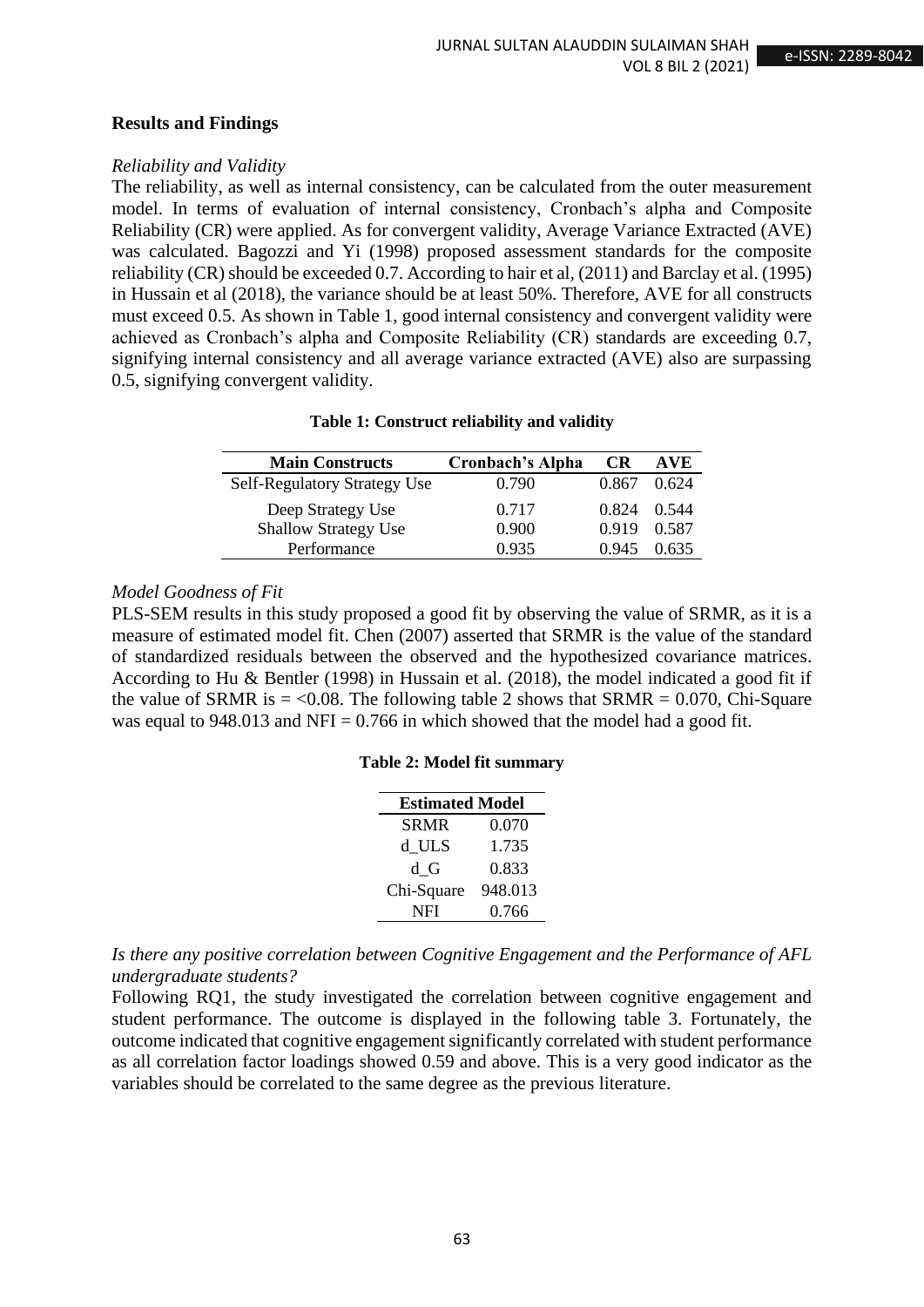|                                     | <b>SR</b> | DSU               | SSU | PER   |
|-------------------------------------|-----------|-------------------|-----|-------|
| <b>Self-Regulatory Strategy Use</b> | 1.000     |                   |     |       |
| Deep Strategy Use                   | 0.730     | -1.000            |     |       |
| <b>Shallow Strategy Use</b>         |           | 0.643 0.727 1.000 |     |       |
| Performance                         | 0.704     | 0.653 0.680       |     | 1.000 |

**Table 3: Latent Variable Correlations**

*Which factor(s) of cognitive engagement highly predicts students' AFL undergraduate students' performance and can be used as best indicators?*

This study explores the dominant item and construct or factor of cognitive engagement that can be deliberated as the best indicator for the AFL undergraduate students' performance on the use of online learning. Referring to the calculation conducted, all loading factors indicated that all indicators were exceeded 0.6. In other words, all indicators were valid and good measures of their corresponding factors (Hair et al., 2010). As presented in table 4, it shows that 'selfregulatory strategy use students' for item 2 "*I tried to learn new material by mentally associating new ideas with similar ideas that I already knew*" has the highest standardized factor loading squared ( $R^2 = 0.878$ ). In addition, item 2 under 'deep strategy use' in which "*While learning new concepts, I tried to think of practical applications*" indicated as the best indicator with higher factor loading (R² = 0.830). For the 'shallow strategy use', item 5 "*I wrote out lists of new terms and definitions*" has the highest standardized factor loading (R² = 0.824). On the other hand, the lowest factor loading in the entire model is item 4 under self-regulatory strategy use "*I copied down main ideas from my reading*" (R² = 0.610).

| <b>Main Constructs</b>              | <b>Items</b>     | Loadings |
|-------------------------------------|------------------|----------|
|                                     | $SR_1$           | 0.764    |
|                                     | $SR_2$           | 0.878    |
| <b>Self-Regulatory Strategy Use</b> | $SR_3$           | 0.876    |
|                                     | $SR_4$           | 0.610    |
|                                     | DSU 1            | 0.811    |
| Deep Strategy                       | DSU <sub>2</sub> | 0.830    |
| Use                                 | DSU <sub>3</sub> | 0.666    |
|                                     | DSU 4            | 0.620    |
|                                     | SSU <sub>1</sub> | 0.733    |
|                                     | SSU <sub>2</sub> | 0.807    |
| <b>Shallow Strategy Use</b>         | SSU <sub>3</sub> | 0.740    |
|                                     | SSU 4            | 0.716    |
|                                     | SSU <sub>5</sub> | 0.824    |
|                                     | SSU <sub>6</sub> | 0.740    |
|                                     | $SSU_7$          | 0.784    |
|                                     | SSU 8            | 0.781    |

#### **Table 4: Loadings of the Items**

When speaking about high factor prediction, the result of the study presented in table 5 depicted that the factor or predictor that can be seen by examining the result of *β* path coefficient. All constructs are significant at  $p < .05$  in which the strongest predictor is Self-Regulatory Strategy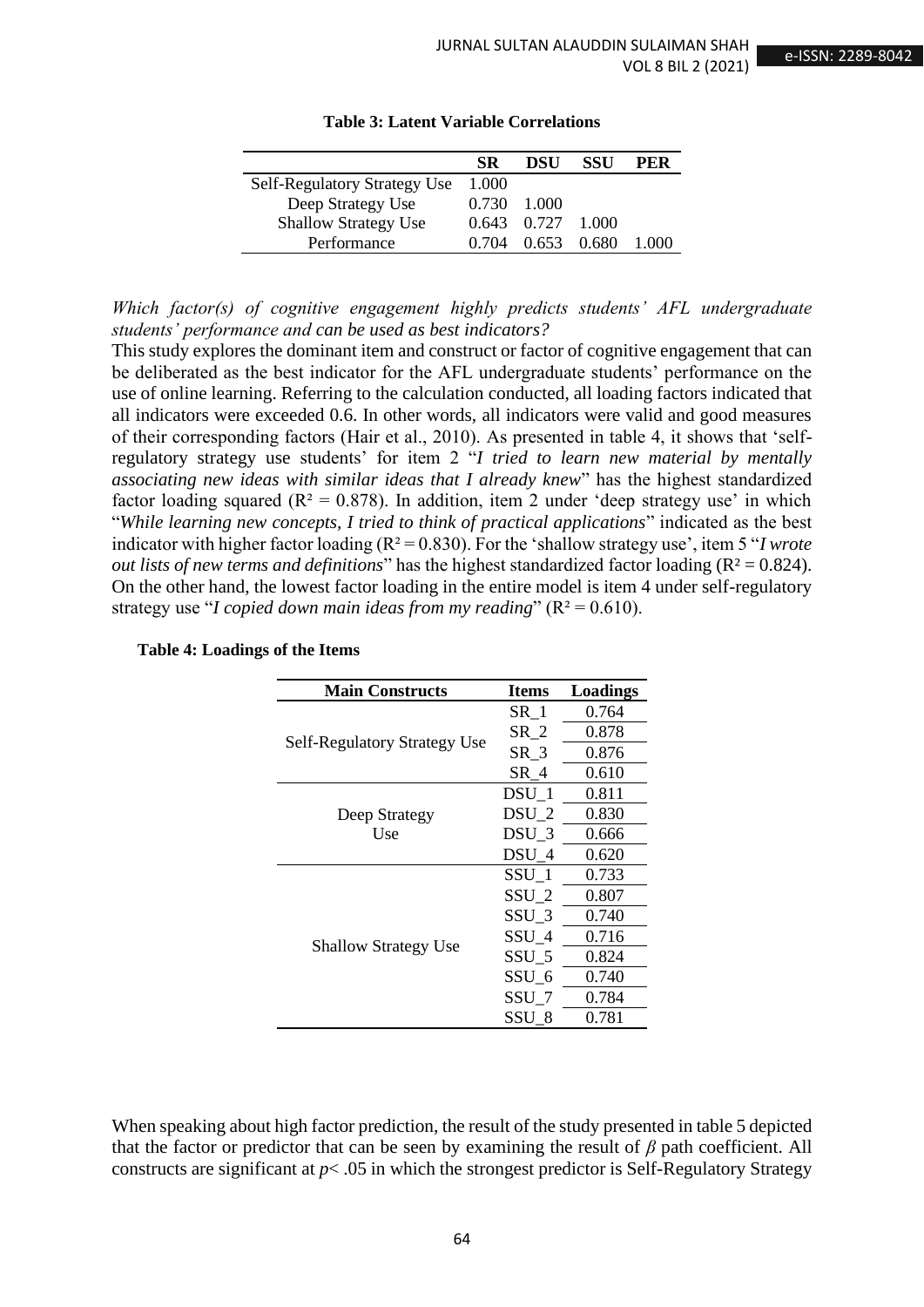Use (SR) with  $\beta$  = 0.404, followed by Shallow Strategy Use (SSU) with  $\beta$  = 0.339 and Deep Strategy Use (DSU) with  $\beta = 0.111$ .

| No. | <b>Construct</b>                  | $\beta$ Path Coefficient |
|-----|-----------------------------------|--------------------------|
| 01  | Self-Regulatory Strategy Use (SR) | $\beta = 0.404$          |
| 02  | <b>Shallow Strategy Use (SSU)</b> | $\beta = 0.339$          |
| 03  | Deep Strategy Use (DSU)           | $\beta = 0.111$          |

#### **Table 5: Significant predictor**

*To what extent are the three of Cognitive Engagement statistically significant in explaining variations in Learning Performance of AFL undergraduate students?*

Figure 1 shows outer or factor loadings, *β* path coefficients, and R2 values. All the item loadings on their respective constructs were measured above 0.50 and all were significant at  $p<.001$ . In a nutshell, the three factors (SR, DSU and SSU) were significant in predicting student performance in an online learning environment. However, the overall model quality and variance explained can be measured based on the ability of its exogenous constructs to predict the endogenous constructs. Thus, the coefficient of determination (R2) measures the model's predictive accuracy. As shown in figure 1, the coefficient of determination R2 values of all the three factors in independently predicting performance are  $0.588$  (R2 = 0.588), which means the exogenous construct can explain 58.8% of the variance in students' performance. According to Hair et al., (2013), R2 value of 0.75 is regarded as substantial, 0.50 is considered as moderate, and 0.26 is viewed as weak. Hence, the result of R2 value in this present study has achieved moderate prediction accuracy.





### **Discussions of Findings**

#### *Correlation of Cognitive Engagement and Performance*

This study explores the correlation between cognitive engagement and the performance of AFL Undergraduate Students. It is explored the leeway of three factors which are (1) Self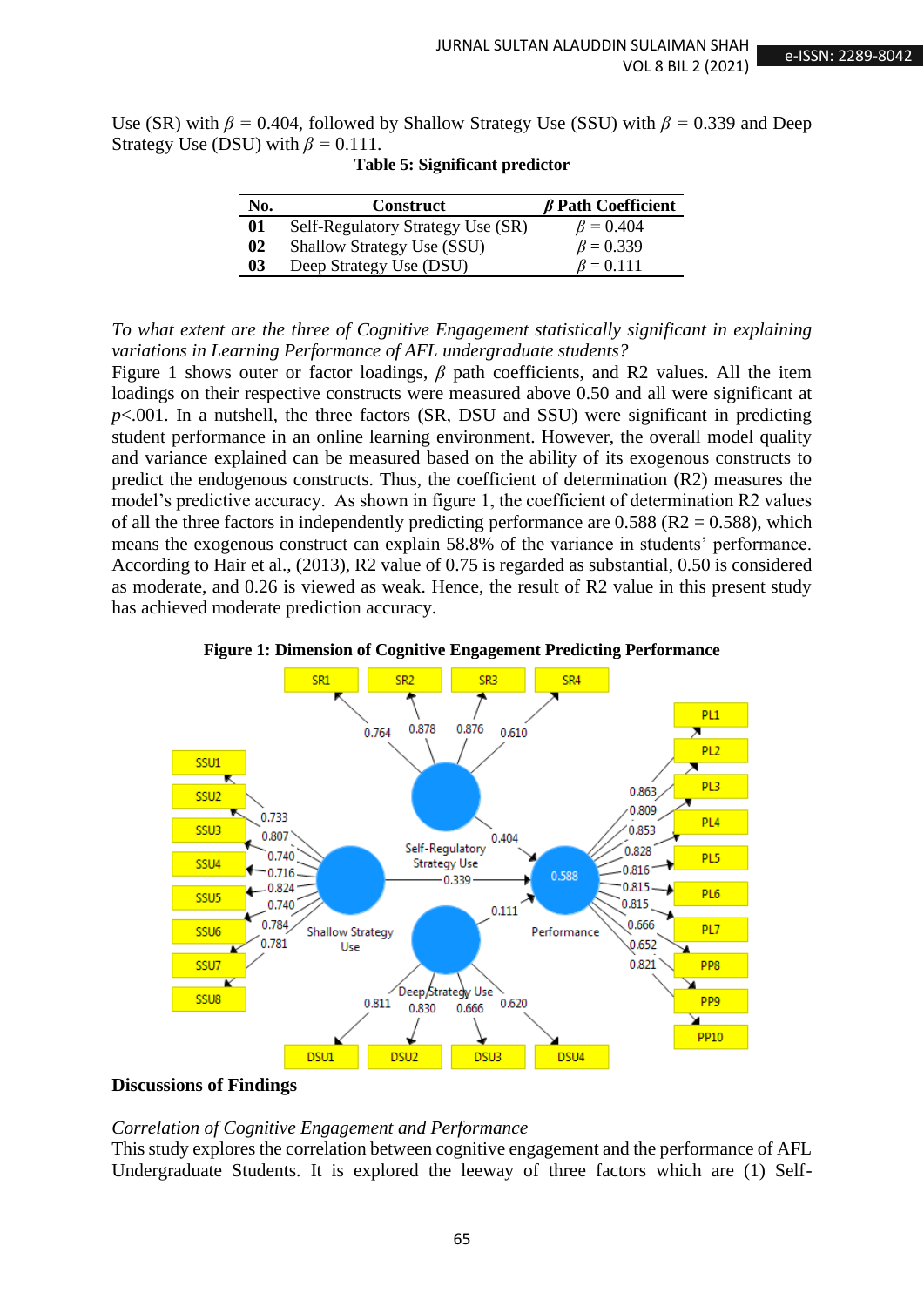Regulatory Strategy Use (SR), (2) Deep Strategy Use (DSU) and (3) Shallow Strategy Use (SSU) as imperative elements of the cognitive engagement. From the result of the analysis of the data, it is found that all three factors are crucial that positively correlated to student performance in the context of online learning. This finding is in line with previous studies done by other researchers such as Al-Alwan (2014); Kamla-Raj and Ugur (2015); Alhoot (2016), Vallee et al., (2016), Wara et al. (2018) and Bayoumy & Alsayed (2021) in that similarly uncovered positive relationship between cognitive engagement and students' academic performance. Cognitively engaged in learning is very important as it tends learners to utilize several learning strategies (Fredericks et al., 2004), better task accomplishment and reflect better academic performance (Vallee et al., 2016). Additionally, being cognitively engaged in the learning process is imperative in order to achieve meaningful learning since it plays an eminent role to foster skills of critical thinking, problem-solving as well as more cognitive aptitudes. On the contrary, the study of Abid and Akhtar (2020) unexpectedly indicated a weak relationship between students' intellectual engagement and learning performance. However, this study was done among secondary school students. Researchers further explained that the reason behind this negative correlation is perhaps due to teacher factors in terms of behavior or instructional strategies. Hence, to possess better engagement among students and reach effective learning activities, it is critical to equip instructors with Technological and Pedagogical Content Knowledge (TPACK) and provide all the instructors with ICT-related setups and facilities (Peng & Daud, 2015).

### *Dominant Factor of Cognitive Engagement*

This study also identified the dominant factor that highly predicts students' performance and can be used as best indicators for AFL undergraduate students' performance. The ranking of the three dimensions of cognitive engagement (SR, DSU and SSU) can be identified through the result or value of *β* path coefficient. The finding indicated that the strongest predictor among these three is Self-Regulatory Strategy Use (SR). The study found AFL students use a selfregulatory strategy by psychologically connecting new concepts with comparable concepts they already recognized whilst acquiring new material. Besides, they are also able to evaluate the ideas presented in course materials practically and effectively. As mentioned by Fredricks & McColskey (2012), learners with self-regulation skills can self-regulate and use thoughtful and strategic ways to meet the complexity of the skills in learning. Those self-regulated learners were normally able to manage time and invest their effort in learning. Besides, they frequently used metacognitive and cognitive strategies to succeed and to achieve learning objectives to make them perform better (You & Kang, 2014). Existing literature has noticeably declared that for students to learn effectively and successfully in online learning, students need to equip themselves with self-regulated learning strategies (Greene et al, 2018; Kizilcec et al, 2017; Phillips et al, 2015). Self-regulated learning strategies are pertinent to students learning performance in an online context due to their capability to assist students to become aware of their thought processes and actively participate in their learning process in all study contexts.

The second strongest predictor of cognitive engagement that predicts students' performance is Shallow Strategy Use (SSU). Among the shallow strategies that students use are jotting down the new terms and definitions, reading the course resources provided to acquire desirable information, and underlining details and main ideas. According to Trevors et al. (2014), shallow strategies enable students to achieve learning outcomes, particularly when the assessments are coherent with shallow processing. For instance, when the task of learning needed learners to memorize definitions or terms, rather than to elaborate the concept they have acquired. Therefore, the role of shallow strategies may vary depending heavily on learning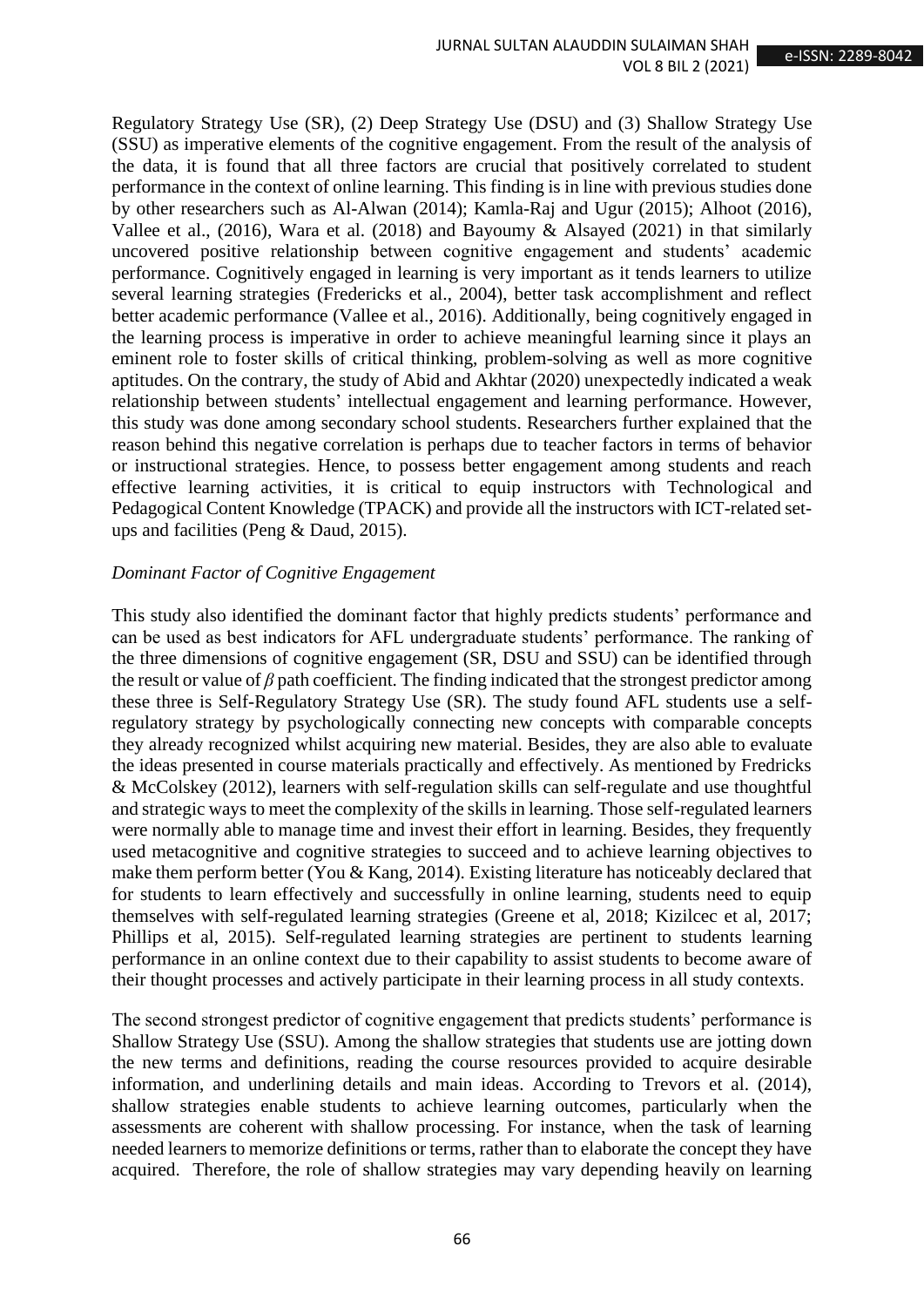contexts, such as subjects or learning tasks (Greene, 2015). Students should be able to select the different strategies they need to enact for the specific learning conditions (Rovers et al. 2018).

Finally, Deep Strategy Use (DSU) is considered as the lowest predictor of cognitive engagement in this current study. Among the deep strategies that students use is putting the thoughts and concepts collectively thenceforth illustrating their assumptions and trying to think of practical applications while learning. Even though the deep strategy is the lowest predictor in influencing AFL students' performance, this type of cognitive strategy in point of fact is the most essential strategy students should apply in learning as it is connected with higher achievement or performance (Green & Miller, 2004). In addition, students who use deep processing strategies in online learning have been associated with other positive regulatory and cognitive strategies (Shalaby & Kamal, 2021). Besides, they are predicted to demonstrate higher learning performance compare to those who use shallow approaches (Everaert et al. 2017; Heikkilä; Sakurai et al. 2014 Sedaghat et al., 2011).

## *The Effect of Cognitive Engagement on Performance*

After all, this study furthermore examines the effect of the three dimensions of cognitive engagement (SR, DSU and SSU) on students' learning performance. The finding showed that all three dimensions were positively found as a significant predictor of learners' performance in language learning using virtual settings. The coefficient of determination R2 values of all the three factors in independently predicting performance are  $0.588$  (R2 = 0.588), which means can explain 58.8% of variances in students' performance. This proportion is considered as a moderate effect in affecting the performance of AFL undergraduate students. As a result, cognitive engagement is demonstrated to be a critical predictor that can give an impact on students' performance on the use of VLEs. The finding of this study is in accordance with the study done by Zohud (2015), Wara et al. (2018), Bayoumy & Alsayed (2021) and Nagadeepa et al. (2021).

All three factors of cognitive engagement in this present study were found to be significant in explaining variations in learning Performance among AFL undergraduate students. As described, among the three cognitive strategies used in learning, self-regulatory strategy use (SR) is contributing more effect on student performance compared to deep strategy use (DSU) and shallow strategy use (SSU) in this study. This finding showed that learners typically use SR while online learning to make sure they can control over and keep pace with learning. Throughout utilizing self-regulated skills, learners are capable to draw resolutions on their own when they are facing difficulties in learning. They further ascertain that learners should know "learn to learn" and practice appropriate strategies in accomplishing tasks. As described by Anthonysamy & Choo (2021), self-regulated learning strategies are used by students to selfobserve their progress and to identify the strengths of the used learning strategies as well as gain awareness of any weaknesses throughout their learning process.

This finding is concurrence with the previous research that has found that self-regulated learning to be a significant predictor in learning and did contribute positively to digital learning success in blended learning environments in Malaysia (Anthonysamy & Choo, 2021; Lilian, 2021; Haron et al, 2015). The literature has shown that SR plays a role in distinguishing high scorers from low scorers, based on academic tasks which are focused on understanding instead of acquisition (Greene et al., 2018). Likewise, previous research has revealed that students performed better with the use of self-regulated learning strategies as opposed to students who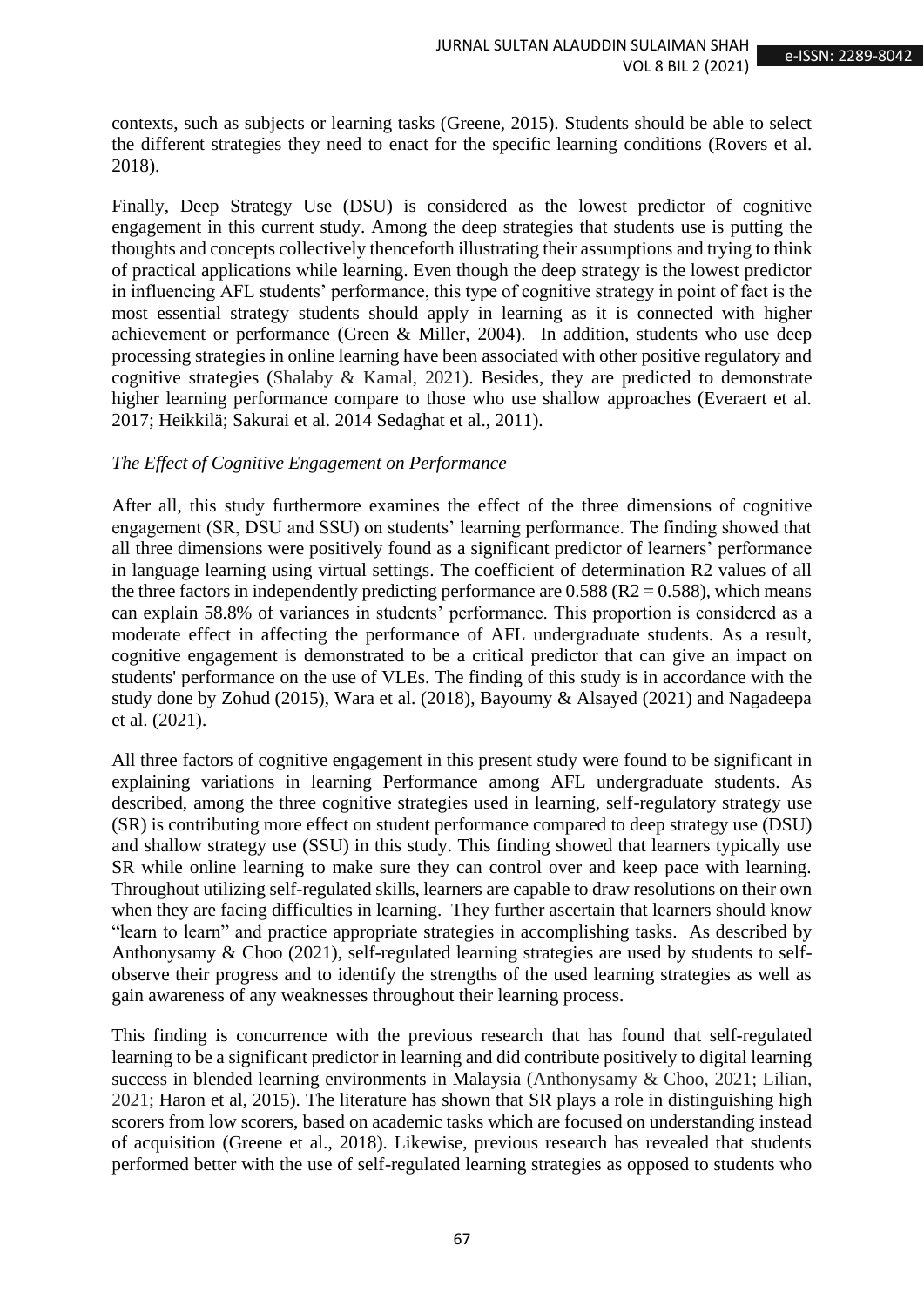did not (Haron et al., 2015). Thus, it is clear that self-regulated learning strategies are necessary for the higher education sector to improve students' learning and performance.

On the other hand, this study indicated deep strategy use (DSU) is contributing the lowest amount to student performance. This finding thenceforth suggests that learners should be always encouraged to use deep strategies to enhance their learning experience. Moreover, the virtual learning environment requires the student to be more active and self-sufficient, thus deep strategy use is an essential cognitive strategy in learning seeing that it allows students to acquire more understanding and to gain knowledge effectively from the material. Kollerup (2015) mentioned that deep learning helps where learners actively engage in the learning process that includes critical analysis, understanding and application of knowledge. Moreover, online deep learning is more effective in developing students' meta-cognitive and analytic skills and stimulating their enthusiasm and motivation (Shalaby & Kamal, 2021). In an online learning setting, it is not merely important to count on how many efforts students give in accessing learning materials, posting in the learning discussions, or submitting tasks. But, it is also important to observe deeper learners' engagement, particularly cognitive engagement while learning in order to facilitate them in reaching desired learning outcomes.

This study concludes that cognitive engagement was found to be significant in affecting online learners' performance. This finding was supported by Nagadeepa (2021) in which students understanding and learning in an online classroom are affected the most by their cognitive engagement. Cognitive engagement is very important as it helps students to keep actively engaged in their learning and to enhance knowledge acquisition. Hence, all students needed to utilize cognitive engagement strategies and anticipate their success by reflecting on what has been learned and how to learn better.

## **Conclusion**

This study attempted to shed light on the critical facet of the correlation of cognitive engagement and student performance, particularly in the Malaysian higher institution context. The analysis of this study helps in providing such information of cognitive learning strategies used by students in an online setting that can help them to achieve deep and significant learning. Besides, cognitive engagement and its relationship to student performance is one of the up-todate increasing catches of educational investigation that strive for enhancing the learning quality of the students. In an online learning environment, the participation alone by the students is not sufficient. The instructor should put substantial effort to enhance student engagement, not just behaviourally and emotionally engaged but also cognitively engaged. It will result in an effective and meaningful learning environment. This study offers empirical and practical contributions to online Arabic Foreign Language (AFL) teaching and learning. Empirically, the current study extends the investigative attempts of correlation between cognitive engagement and performance and dimensions of cognitive engagement that highly predict students' performance emphasizing Arabic language teaching practices in a virtual learning environment. This study allows us to better understand how undergraduates Malaysian students adapt to virtual learning environments through their cognitive engagement and learning strategies across different academic disciplines at the university level. Moreover, this study also outlines how students' cognitive engagement contributes to the success of online learning by identifying the strengths of the used variety of cognitive learning strategies as well as gaining awareness of any weaknesses throughout their learning process.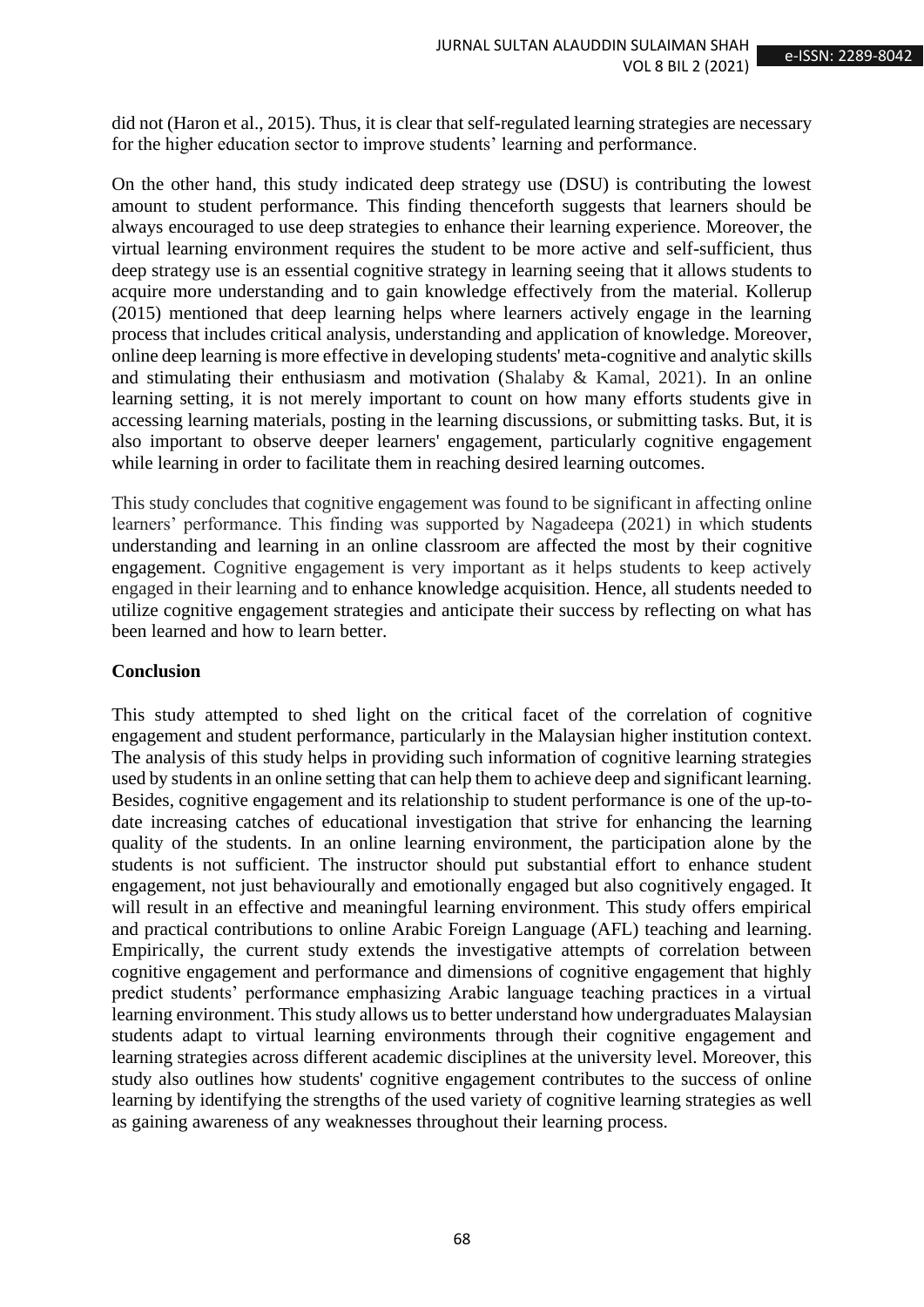#### **References**

- Abid, N., & Akhtar, M. (2020). Relationship between academic engagement and academic achievement: an empirical evidence of secondary school students. *Journal of Educational Research*, *23*(1), 48.
- Alanazi, A. A., Frey, B. B., Niileksela, C., Lee, S. W., Nong, A., & Alharbi, F. (2020). The role of task value and technology satisfaction in student performance in graduate-level online courses. *TechTrends*, *64*(6), 922-930.
- Anthonysamy, L., & Choo, A. (2021). Investigating Self-Regulated Learning Strategies for Digital Learning Relevancy. *Malaysian Journal of Learning and Instruction*, *18*(1), 29- 64.
- Bayoumy, H. M. M., & Alsayed, S. (2021). Investigating Relationship of Perceived Learning Engagement, Motivation, and Academic Performance Among Nursing Students: A Multisite Study. *Advances in Medical Education and Practice*, *12*, 351.
- Bao, W. (2020). COVID-19 and online teaching in higher education: A case study of Peking University. *Human Behavior and Emerging Technologies*, *2*(2), 113-115.
- Barlow, A. J. (2019). An Investigation of Student Cognitive Engagement in the STEM Classroom—A Compilation of Faculty and Student Perspectives.
- Casimiro, L. T. (2016). Cognitive engagement in online intercultural interactions: Beyond analytics. *International journal of information and education technology*, *6*(6), 441.
- Cendaña, D. I., Ocay, A. B., Bustillo, N. V., & Cruz, J. D. (2019). The empirical study on the impact of student-centered learning application to cognition and social learning. In *IOP Conference Series: Materials Science and Engineering* (Vol. 482, No. 1, p. 012006). IOP Publishing.
- Chen, F. F. (2007). Sensitivity of goodness of fit indexes to lack of measurement invariance. *Structural equation modeling: a multidisciplinary journal*, *14*(3), 464-504.
- Chen, S. B. A. (2020). *Examining the Effect of Self-Regulated Learning on Cognitive Engagement in Mastery-Based Online Courses: A Learning Analytics Perspective*. The Ohio State University.
- Exeter, D. J., Ameratunga, S., Ratima, M., Morton, S., Dickson, M., Hsu, D., & Jackson, R. (2010). Student engagement in very large classes: The teachers' perspective. *Studies in higher education*, *35*(7), 761-775.
- DeVito, M. (2016). Factors Influencing Student Engagement (Unpublished master's thesis). Sacred Heart University, Fairfield, CT
- Fredricks, J. A., Filsecker, M., & Lawson, M. A. (2016). Student engagement, context, and adjustment: Addressing definitional, measurement, and methodological issues.
- Fredricks, J. A., & McColskey, W. (2012). The measurement of student engagement: A comparative analysis of various methods and student self-report instruments. In *Handbook of research on student engagement* (pp. 763-782). Springer, Boston, MA.
- Fredricks, J. A., Blumenfeld, P. C., & Paris, A. H. (2004). School engagement: Potential of the concept, state of the evidence. *Review of educational research*, *74*(1), 59-109.
- Fornell, C., & Larcker, D. F. (1981). Evaluating structural equation models with unobservable variables and measurement error. *Journal of marketing research*, *18*(1), 39-50.
- García-Pérez, D., Fraile, J., & Panadero, E. (2021). Learning strategies and self-regulation in context: How higher education students approach different courses, assessments, and challenges. *European Journal of Psychology of Education*, *36*(2), 533-550.
- Greene, B. A. (2015). Measuring cognitive engagement with self-report scales: Reflections from over 20 years of research. *Educational Psychologist*, *50*(1), 14-30.
- Greene, B. A., Miller, R. B., Crowson, H. M., Duke, B. L., & Akey, K. L. (2004). Predicting high school students' cognitive engagement and achievement: Contributions of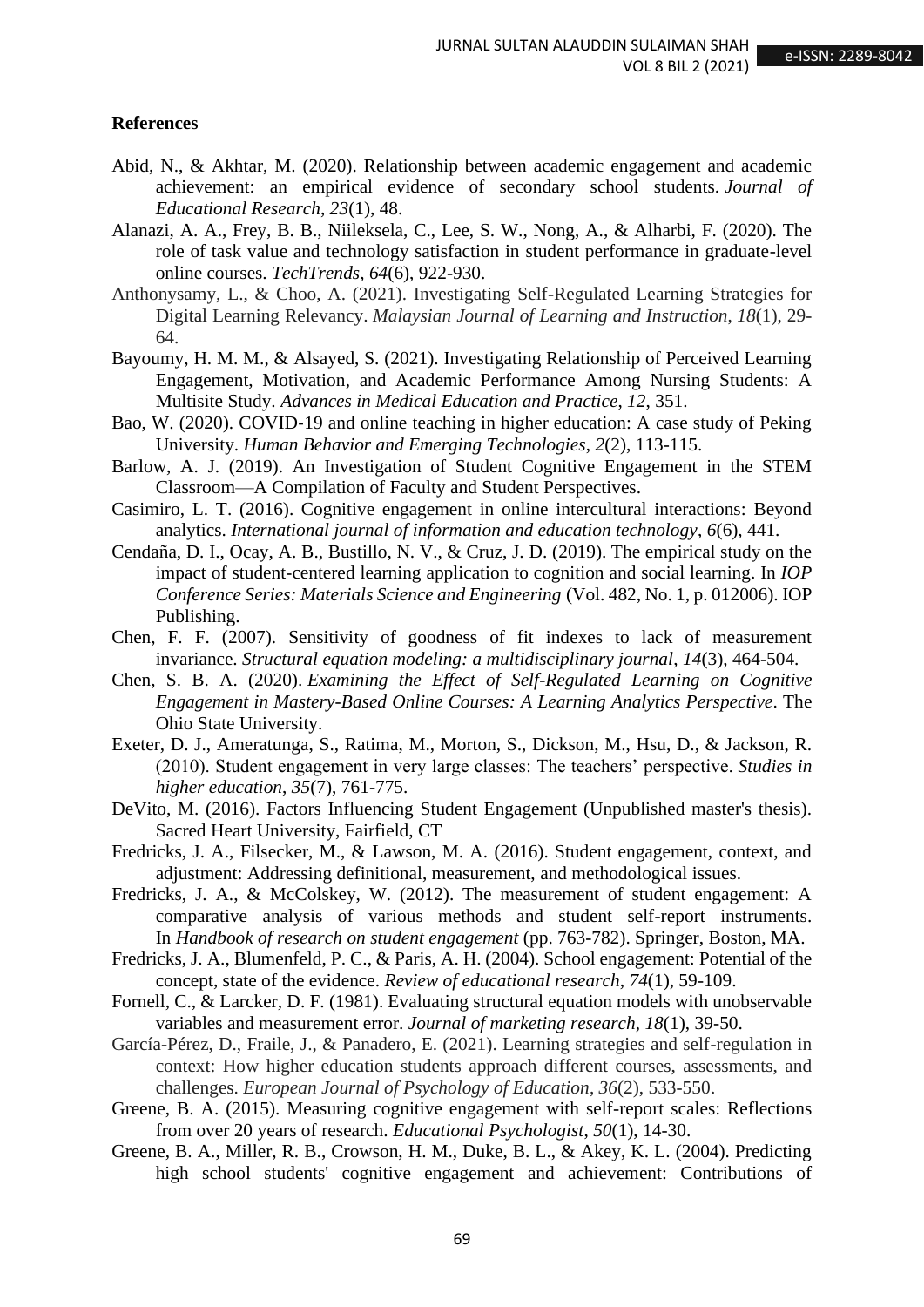classroom perceptions and motivation. *Contemporary educational psychology*, *29*(4), 462-482.

- Greene, J. A., Copeland, D. Z., Deekens, V. M., & Seung, B. Y. (2018). Beyond knowledge: Examining digital literacy's role in the acquisition of understanding in science. *Computers & Education*, *117*, 141-159.
- Hair, J. F., Ringle, C. M., & Sarstedt, M. (2013). Partial least squares structural equation modeling: Rigorous applications, better results and higher acceptance. *Long range planning*, *46*(1-2), 1-12.
- Hair, J. F., Sarstedt, M., Pieper, T. M., & Ringle, C. M. (2012). The use of partial least squares structural equation modeling in strategic management research: a review of past practices and recommendations for future applications. *Long range planning*, *45*(5-6), 320-340.
- Haron, H. N., Harun, H., Ali, R., Salim, K. R., & Hussain, N. H. (2015). Self-regulated learning strategies between the performing and non-performing students in statics. Proceedings of 2014 International Conference on Interactive Collaborative Learning, ICL 2014, (December), 802–805.
- Hayati, H., Idrissi, M. K., & Bennani, S. (2020, July). Automatic classification for cognitive engagement in online discussion forums: text mining and machine learning approach. In *International Conference on Artificial Intelligence in Education* (pp. 114-118). Springer, Cham.
- Henrie, C. R., Halverson, L. R., & Graham, C. R. (2015). Measuring student engagement in technology-mediated learning: A review. *Computers & Education*, *90*, 36-53.
- Henseler, J., Hubona, G., & Ray, P. A. (2016). Using PLS path modeling in new technology research: updated guidelines. *Industrial management & data systems*.
- Hu, M., & Li, H. (2017). Student engagement in online learning: A review. In *2017 International Symposium on Educational Technology (ISET)* (pp. 39-43). IEEE.
- Hu, L. T., & Bentler, P. M. (1998). Fit indices in covariance structure modeling: Sensitivity to underparameterized model misspecification. *Psychological methods*, *3*(4), 424.
- Hudson KF. Nursing student engagement: student, classroom, and clinical engagement. *Int J Nurs*. 2015;4(1):44–52.
- Humber, J. F. (2018). Student engagement in online courses: A grounded theory case study. The University of Alabama.
- Hussain, S., Fangwei, Z., Siddiqi, A. F., Ali, Z., & Shabbir, M. S. (2018). Structural equation model for evaluating factors affecting quality of social infrastructure projects. *Sustainability*, *10*(5), 1415.
- Kizilcec, R. F., Pérez-Sanagustín, M., & Maldonado, J. J. (2017). Self-regulated learning strategies predict learner behavior and goal attainment in Massive Open Online Courses. *Computers & education*, *104*, 18-33.
- Li, Y., & Lerner, R. M. (2013). Interrelations of behavioral, emotional, and cognitive school engagement in high school students. *Journal of Youth and Adolescence*, *42*(1), 20-32.
- Li, S., Zheng, J., & Lajoie, S. P. (2020). The relationship between cognitive engagement and students' performance in a simulation-based training environment: an informationprocessing perspective. *Interactive Learning Environments*, 1-14.
- Lilian, A. (2021). Self-Regulated Learning Strategies for Smart Learning: A Case of a Malaysian University. *Asian Journal of Research in Education and Social Sciences*, *3*(1), 72-83.
- Lochner, L., Wieser, H., Waldboth, S., & Mischo-Kelling, M. (2016). Combining traditional anatomy lectures with e-learning activities: how do students perceive their learning experience?. *International journal of medical education*, *7*, 69.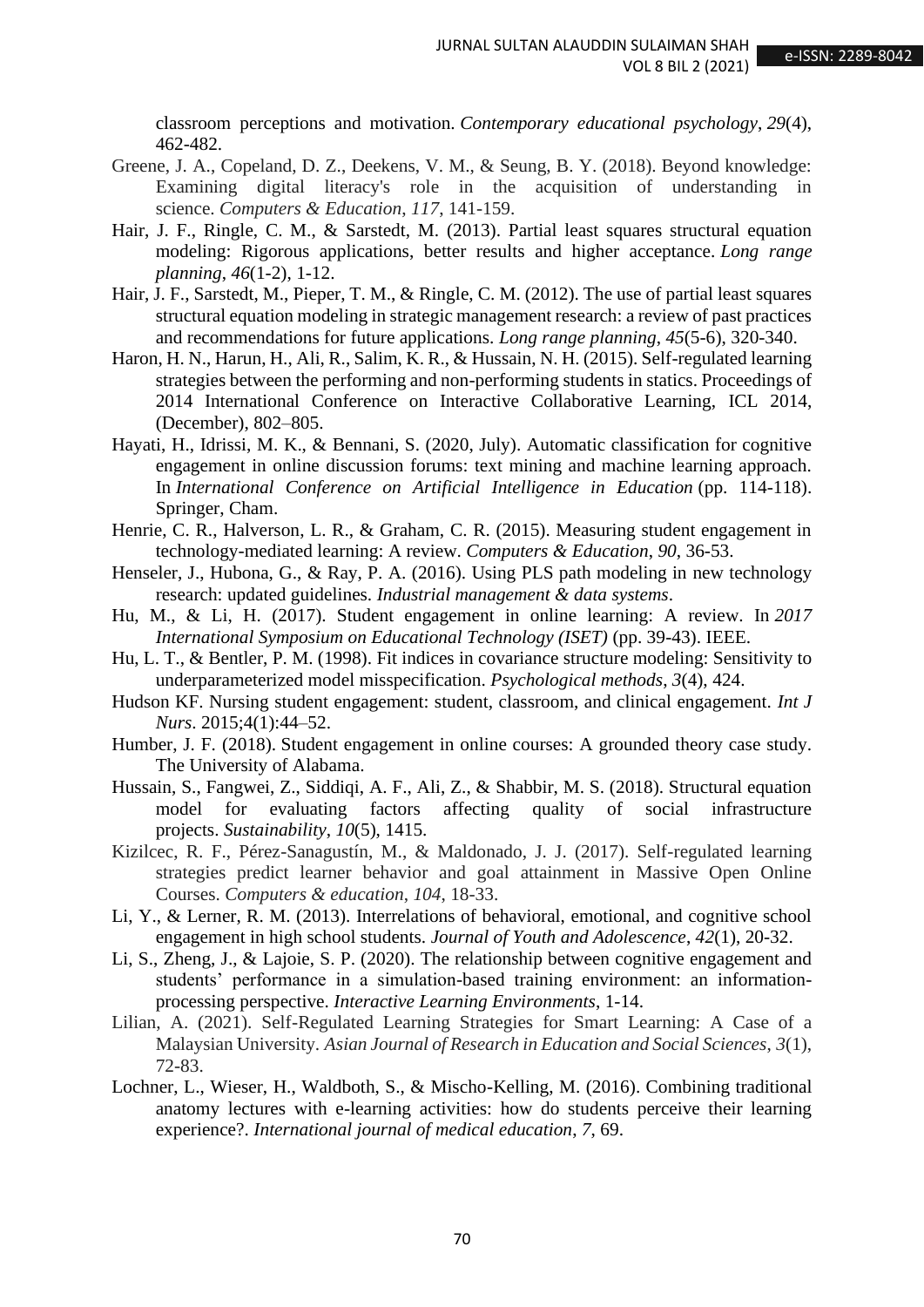- McFarland, J., Cui, J., Holmes, J., & Wang, X. (2020). Trends in High School Dropout and Completion Rates in the United States: 2019. Compendium Report. NCES 2020- 117. *National Center for Education Statistics*.
- Mensink, P. J., & King, K. (2020). Student access of online feedback is modified by the availability of assessment marks, gender and academic performance. *British Journal of Educational Technology*, *51*(1), 10-22.
- Miller, P. A., Eisenberg, N., Fabes, R. A., & Shell, R. (1996). Relations of moral reasoning and vicarious emotion to young children's prosocial behavior toward peers and adults. *Developmental psychology*, *32*(2), 210.
- Nagadeepa, C. (2021). Students' Understanding and Learning: Mediation Effects of Cognitive Engagement in Online Classes. *Turkish Journal of Computer and Mathematics Education (TURCOMAT)*, *12*(6), 2932-2939.
- Narad, A., & Abdullah, B. (2016). Academic performance of senior secondary school students: Influence of parental encouragement and school environment. *Rupkatha Journal on Interdisciplinary Studies in Humanities*, *8*(2), 12-19.
- Phillips, B. N., Turnbull, B. J., & He, F. X. (2015). Assessing readiness for self-directed learning within a non-traditional nursing cohort. *Nurse education today*, *35*(3), e1-e7.
- Pintrich, P. R., & De Groot, E. V. (1990). Motivational and self-regulated learning components of classroom academic performance. *Journal of educational psychology*, *82*(1), 33.
- Peng, C., & Daud, S. (2015). Exploring elementary special education (hearing impairment) teachers' technological pedagogical content knowledge (TPACK). In *1st International Conference on Special Education, Bangkok, Thailand*.
- Rasouli, A., Rahbania, Z., & Attaran, M. (2016). Students' Readiness for E-Learning Application in Higher Education. *Malaysian Online Journal of Educational Technology*, *4*(3), 51-64.
- Rono, R. (2013). *Factors Affecting Pupils' Performance in Public Primary Schools at Kenya Certificate of Primary Education Examination (Kcpe) in Emgwen Division, Nandi District, KENYA* (Doctoral dissertation, University of Nairobi).
- Reid-Martinez, K., & Grooms, L. D. (2018). Online learning propelled by constructivism. In *Encyclopedia of Information Science and Technology, Fourth Edition* (pp. 2588- 2598). IGI Global.
- Reeve, J. (2012). A self-determination theory perspective on student engagement. In *Handbook of research on student engagement* (pp. 149-172). Springer, Boston, MA.
- Richardson, J. C., & Newby, T. (2006). The role of students' cognitive engagement in online learning. *American Journal of Distance Education*, *20*(1), 23-37.
- Rotgans, J. I., & Schmidt, H. G. (2011). Cognitive engagement in the problem-based learning classroom. *Advances in health sciences education*, *16*(4), 465-479.
- Sedaghat, M., Abedin, A., Hejazi, E., & Hassanabadi, H. (2011). Motivation, cognitive engagement, and academic achievement. *Procedia-Social and Behavioral Sciences*, *15*, 2406-2410.
- Shalaby, D., & Kamal, N. M. (2021). The Use of an Online Deep Learning Approach for 1-41. ,(238)*21* ,مجلة القراءة والمعرفة .Regulation-Self Improving
- Li, S., & Lajoie, S. P. (2021). Cognitive engagement in self-regulated learning: an integrative model. *European Journal of Psychology of Education*, 1-20.
- Simonova, I., & Poulova, P. (2013). Respondentsfeedback on online learning reflecting individual learning preferences. In *proceedings of the international scientific conference*. [LLU].
- Susanti, Yunik. (2020). The Students' Engagement in EFL Online Class. *Lingual: Journal of Language and Culture*, [S.l.], v. 10, n. 2, p. 8,. ISSN 2716-3091